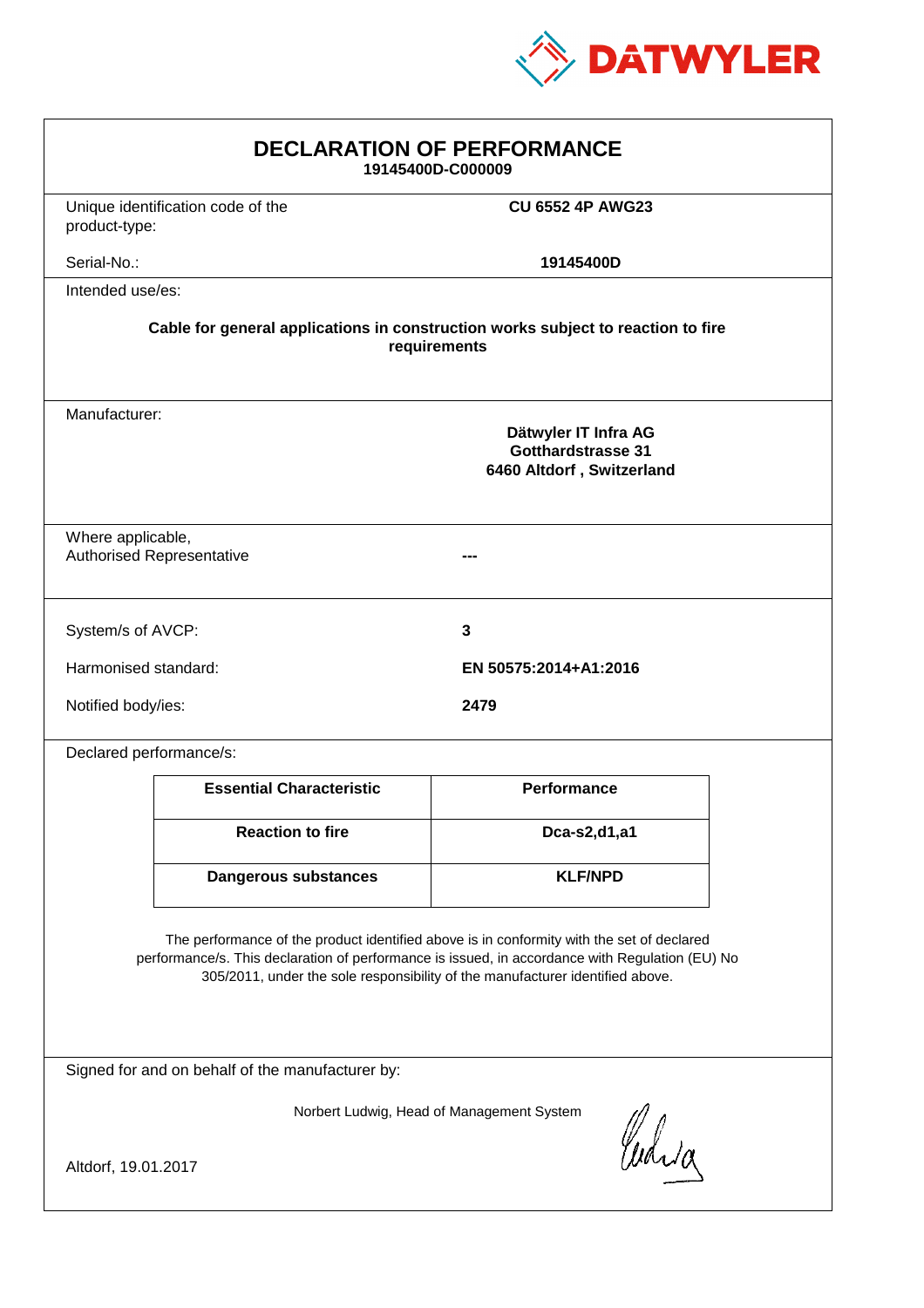

| LEISTUNGSERKLÄRUNG<br>19145400D-C000009                                                                                                                                                                                                                    |                                       |                                                                                |  |
|------------------------------------------------------------------------------------------------------------------------------------------------------------------------------------------------------------------------------------------------------------|---------------------------------------|--------------------------------------------------------------------------------|--|
|                                                                                                                                                                                                                                                            | Eindeutiger Kenncode des Produkttyps: | <b>CU 6552 4P AWG23</b>                                                        |  |
| Serien-Nr.:                                                                                                                                                                                                                                                |                                       | 19145400D                                                                      |  |
|                                                                                                                                                                                                                                                            | Verwendungszweck(e):                  |                                                                                |  |
| Kabel/Leitung für allgemeine Anwendungen in Bauwerken in Bezug auf die<br>Anforderungen an das Brandverhalten                                                                                                                                              |                                       |                                                                                |  |
| Hersteller:                                                                                                                                                                                                                                                |                                       | Dätwyler IT Infra AG<br><b>Gotthardstrasse 31</b><br>6460 Altdorf, Switzerland |  |
| Wo anwendbar, Bevollmächtigter:                                                                                                                                                                                                                            |                                       |                                                                                |  |
| System(e) zur Bewertung und Überprüfung der<br>Leistungsbeständigkeit:<br>3                                                                                                                                                                                |                                       |                                                                                |  |
| Harmonisierte Norm:<br>EN 50575:2014+A1:2016                                                                                                                                                                                                               |                                       |                                                                                |  |
| Notifizierte Stelle(n):<br>2479                                                                                                                                                                                                                            |                                       |                                                                                |  |
| Erklärte Leistung(en):                                                                                                                                                                                                                                     |                                       |                                                                                |  |
|                                                                                                                                                                                                                                                            | <b>Wesentliche Merkmale</b>           | Leistung                                                                       |  |
|                                                                                                                                                                                                                                                            | <b>Brandverhalten</b>                 | Dca-s2,d1,a1                                                                   |  |
|                                                                                                                                                                                                                                                            | Gefährliche Stoffe                    | <b>KLF/NPD</b>                                                                 |  |
| Die Leistung des vorstehenden Produkts entspricht der erklärten Leistung/den erklärten<br>Leistungen. Für die Erstellung der Leistungserklärung im Einklang mit der Verordnung (EU) Nr.<br>305/2011 ist allein der obengenannte Hersteller verantwortlich. |                                       |                                                                                |  |
| Unterzeichnet für den Hersteller und im Namen des Herstellers von:                                                                                                                                                                                         |                                       |                                                                                |  |
| Norbert Ludwig, Head of Management System<br>Curia<br>Altdorf, 19.01.2017                                                                                                                                                                                  |                                       |                                                                                |  |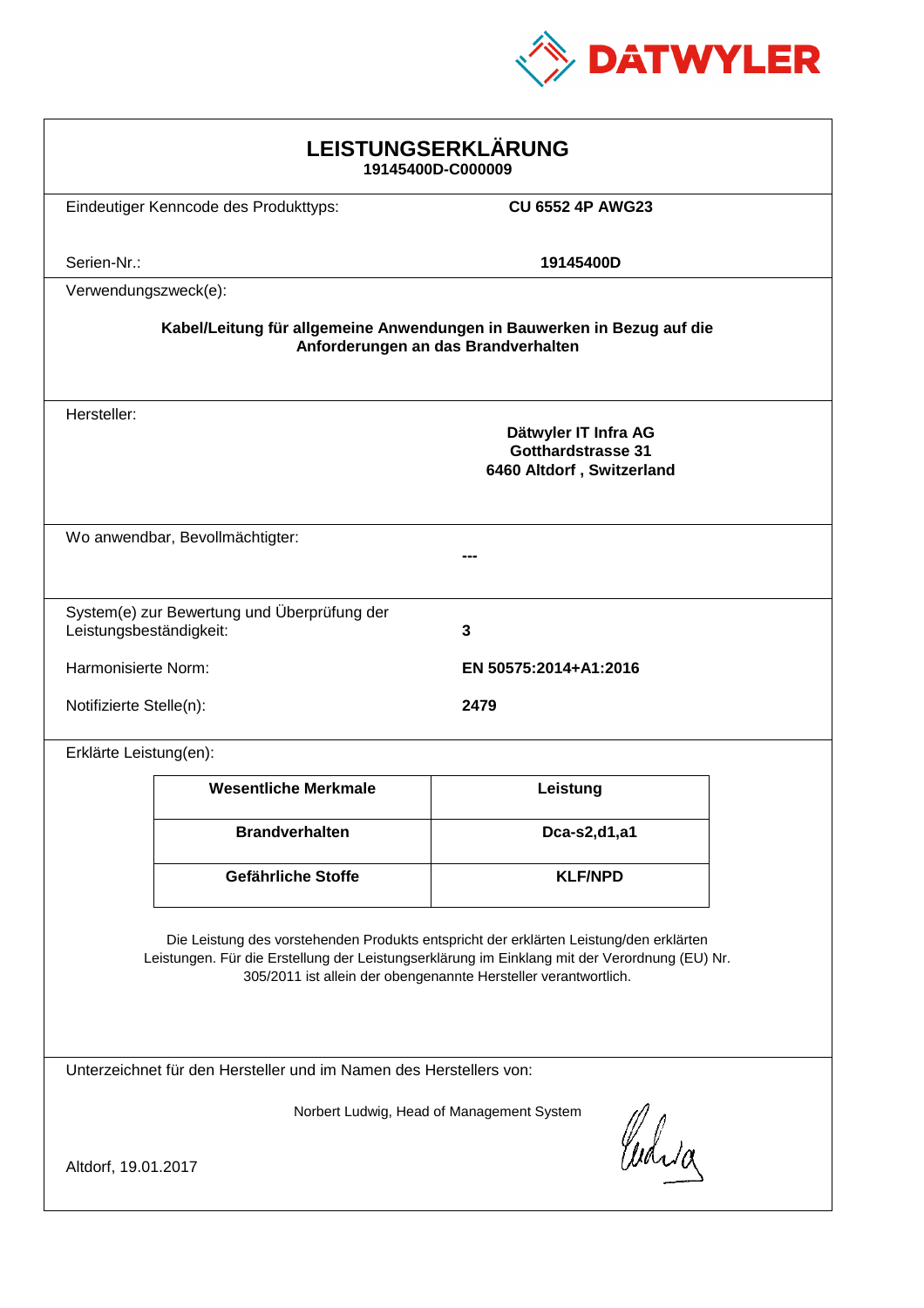

| <b>PRESTATIEVERKLARING</b><br>19145400D-C000009                                                                                                                                                                                                                             |                                                                             |                                    |  |
|-----------------------------------------------------------------------------------------------------------------------------------------------------------------------------------------------------------------------------------------------------------------------------|-----------------------------------------------------------------------------|------------------------------------|--|
|                                                                                                                                                                                                                                                                             | Unieke identificatiecode van het<br><b>CU 6552 4P AWG23</b><br>producttype: |                                    |  |
| Serienr.:                                                                                                                                                                                                                                                                   |                                                                             | 19145400D                          |  |
| Beoogd(e) gebruik(en):                                                                                                                                                                                                                                                      |                                                                             |                                    |  |
| Kabels voor algemene toepassingen in bouwwerken die onder<br>voorschriften inzake materiaalgedrag bij brand vallen                                                                                                                                                          |                                                                             |                                    |  |
| Fabrikant:<br>Dätwyler IT Infra AG<br><b>Gotthardstrasse 31</b><br>6460 Altdorf, Switzerland                                                                                                                                                                                |                                                                             |                                    |  |
| indien van toepassing, Gemachtigde:                                                                                                                                                                                                                                         |                                                                             |                                    |  |
| prestatiebestendigheid:<br>Geharmoniseerde norm:<br>Aangemelde instantie(s):                                                                                                                                                                                                | Het systeem of de systemen voor de<br>beoordeling en verificatie van de     | 3<br>EN 50575:2014+A1:2016<br>2479 |  |
| Aangegeven prestatie(s)                                                                                                                                                                                                                                                     |                                                                             |                                    |  |
|                                                                                                                                                                                                                                                                             | Essentiële kenmerken                                                        | <b>Prestatie</b>                   |  |
|                                                                                                                                                                                                                                                                             | <b>Brandreactie</b>                                                         | Dca-s2,d1,a1                       |  |
|                                                                                                                                                                                                                                                                             | Gevaarlijke stoffen                                                         | <b>KLF/NPD</b>                     |  |
| De prestaties van het hierboven omschreven product zijn conform de aangegeven prestaties. Deze<br>prestatieverklaring wordt in overeenstemming met Verordening (EU) nr. 305/2011 onder de exclusieve<br>verantwoordelijkheid van de hierboven vermelde fabrikant verstrekt. |                                                                             |                                    |  |
| Ondertekend voor en namens de fabrikant door:                                                                                                                                                                                                                               |                                                                             |                                    |  |
| Norbert Ludwig, Head of Management System<br>Curia<br>Altdorf, 19.01.2017                                                                                                                                                                                                   |                                                                             |                                    |  |
|                                                                                                                                                                                                                                                                             |                                                                             |                                    |  |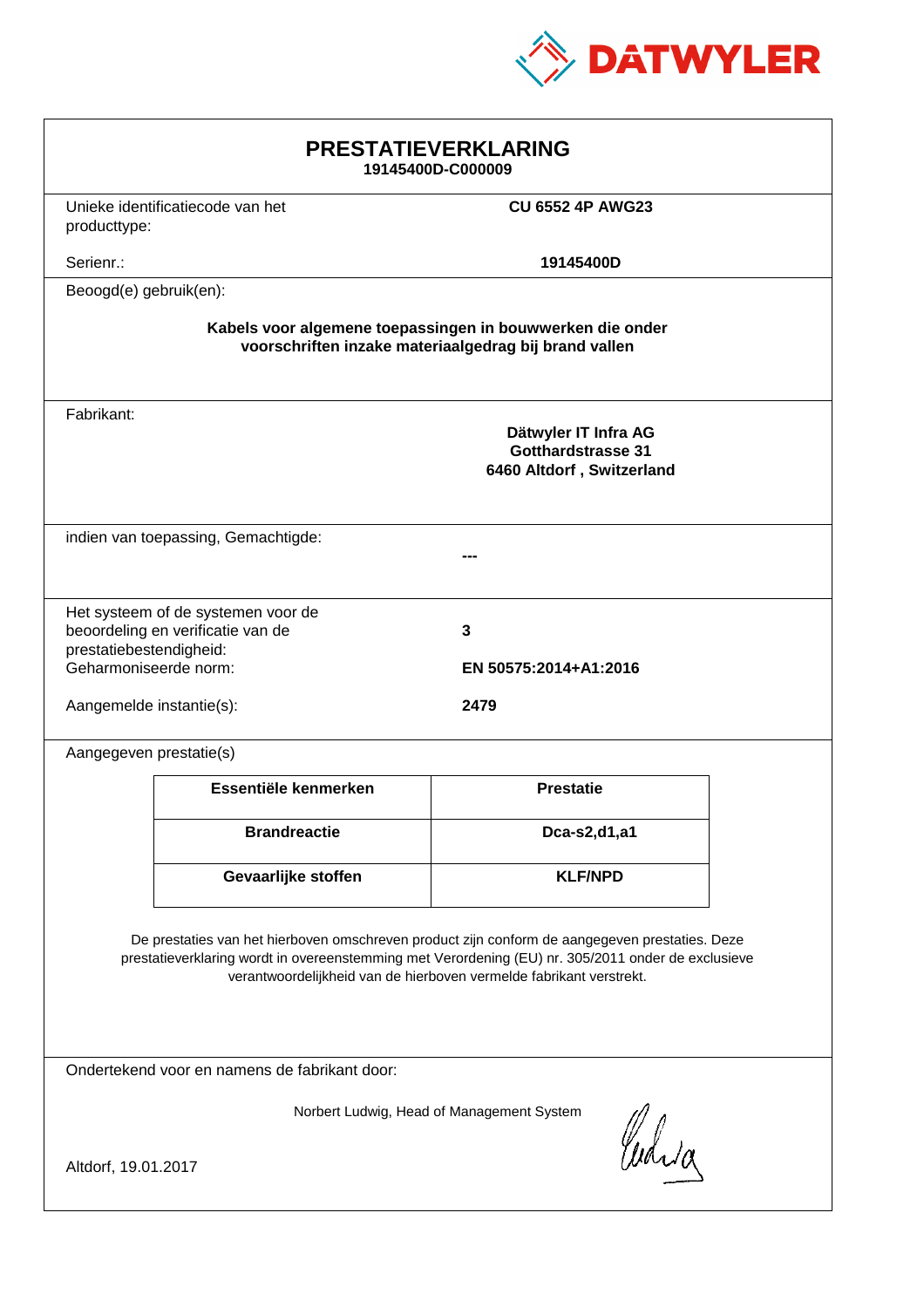

| DÉCLARATION DES PERFORMANCES<br>19145400D-C000009                                                                                                                                                                                                                |                                                                   |                                                                                |  |
|------------------------------------------------------------------------------------------------------------------------------------------------------------------------------------------------------------------------------------------------------------------|-------------------------------------------------------------------|--------------------------------------------------------------------------------|--|
| produit type:                                                                                                                                                                                                                                                    | Code d'identification unique du                                   | <b>CU 6552 4P AWG23</b>                                                        |  |
| Numéro de série:                                                                                                                                                                                                                                                 |                                                                   | 19145400D                                                                      |  |
| Usage(s) prévu(s):                                                                                                                                                                                                                                               |                                                                   |                                                                                |  |
| Câble pour applications générales dans les ouvrages de construction soumis<br>aux exigences de réaction au feu                                                                                                                                                   |                                                                   |                                                                                |  |
| Fabricant:                                                                                                                                                                                                                                                       |                                                                   | Dätwyler IT Infra AG<br><b>Gotthardstrasse 31</b><br>6460 Altdorf, Switzerland |  |
|                                                                                                                                                                                                                                                                  | Le cas échéant, Mandataire                                        |                                                                                |  |
| performances:<br>Norme harmonisée:<br>Organisme(s) notifié(s):                                                                                                                                                                                                   | Système(s) d'évaluation et de<br>vérification de la constance des | 3<br>EN 50575:2014+A1:2016<br>2479                                             |  |
|                                                                                                                                                                                                                                                                  | Performance(s) déclarée(s):                                       |                                                                                |  |
|                                                                                                                                                                                                                                                                  | Caractéristique essentielle                                       | <b>Performance</b>                                                             |  |
|                                                                                                                                                                                                                                                                  | Réaction au feu                                                   | Dca-s2,d1,a1                                                                   |  |
|                                                                                                                                                                                                                                                                  | <b>Substances dangereuses</b>                                     | <b>KLF/NPD</b>                                                                 |  |
| Les performances du produit identifié ci-dessus sont conformes aux performances déclarées.<br>Conformément au règlement (UE) no 305/2011, la présente déclaration des performances est<br>établie sous la seule responsabilité du fabricant mentionné ci-dessus. |                                                                   |                                                                                |  |
| Signé pour le fabricant et en son nom par:                                                                                                                                                                                                                       |                                                                   |                                                                                |  |
| Norbert Ludwig, Head of Management System<br>Curia<br>Altdorf, 19.01.2017                                                                                                                                                                                        |                                                                   |                                                                                |  |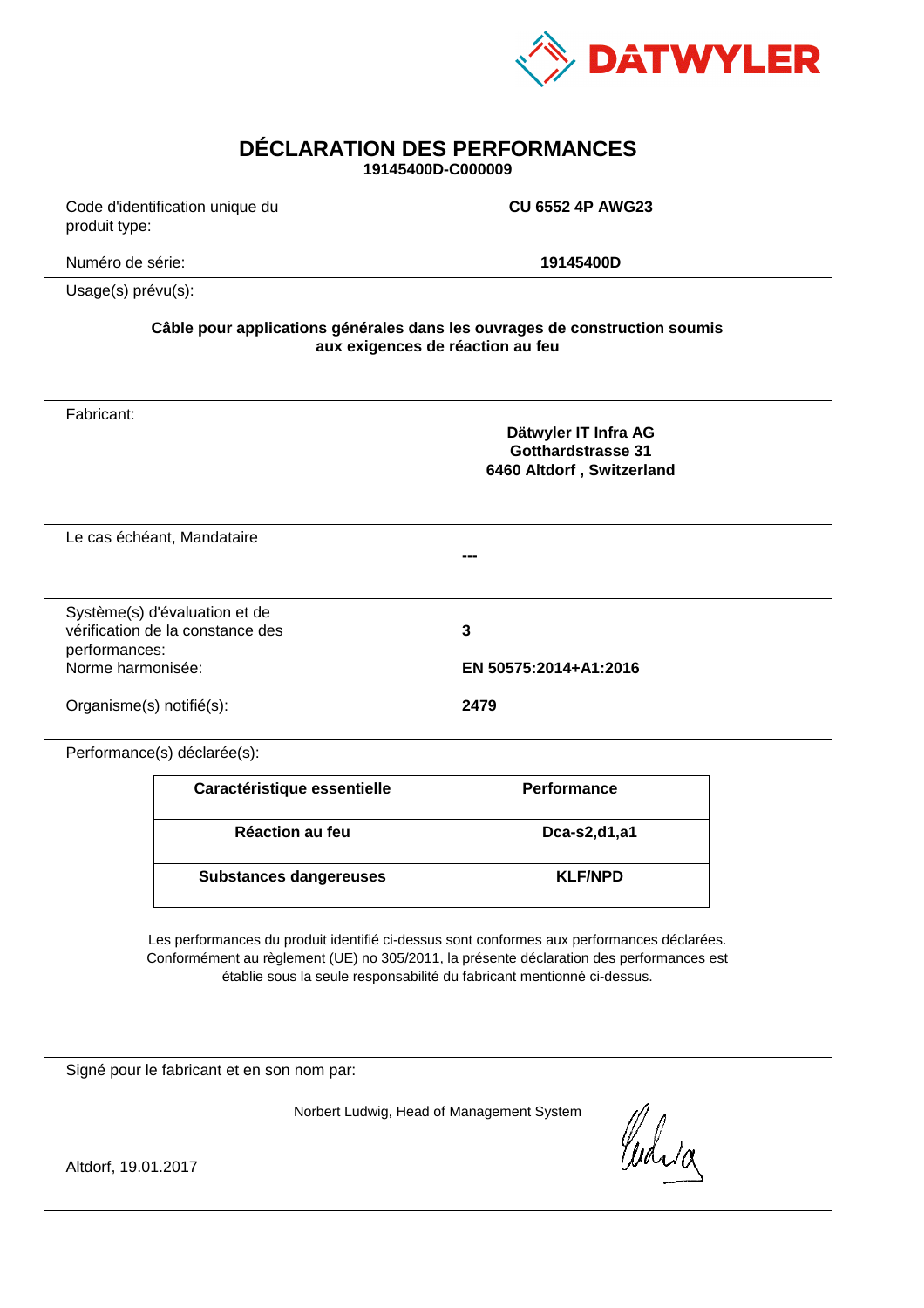

| <b>DECLARACIÓN DE PRESTACIONES</b><br>19145400D-C000009                                                                                                                                                                                                                                        |                                                                                |                            |  |
|------------------------------------------------------------------------------------------------------------------------------------------------------------------------------------------------------------------------------------------------------------------------------------------------|--------------------------------------------------------------------------------|----------------------------|--|
| producto tipo:                                                                                                                                                                                                                                                                                 | Código de identificación única del                                             | <b>CU 6552 4P AWG23</b>    |  |
| Número de serie:                                                                                                                                                                                                                                                                               |                                                                                | 19145400D                  |  |
| Usos previstos:                                                                                                                                                                                                                                                                                |                                                                                |                            |  |
| Cable sujeto a requisitos de reacción al fuego para aplicaciones generales en obras<br>de construcción                                                                                                                                                                                         |                                                                                |                            |  |
| Fabricante:                                                                                                                                                                                                                                                                                    | Dätwyler IT Infra AG<br><b>Gotthardstrasse 31</b><br>6460 Altdorf, Switzerland |                            |  |
| En su caso, Representante autorizado:                                                                                                                                                                                                                                                          |                                                                                |                            |  |
| $(EVCP)$ :<br>Norma armonizada:                                                                                                                                                                                                                                                                | Sistemas de evaluación y verificación<br>de la constancia de las prestaciones  | 3<br>EN 50575:2014+A1:2016 |  |
| Organismos notificados:<br>2479                                                                                                                                                                                                                                                                |                                                                                |                            |  |
|                                                                                                                                                                                                                                                                                                | Prestaciones declaradas:                                                       |                            |  |
|                                                                                                                                                                                                                                                                                                | Característica esencial                                                        | <b>Prestaciones</b>        |  |
|                                                                                                                                                                                                                                                                                                | Reacción al fuego                                                              | Dca-s2,d1,a1               |  |
|                                                                                                                                                                                                                                                                                                | <b>Sustancias peligrosas</b>                                                   | <b>KLF/NPD</b>             |  |
| Las prestaciones del producto identificado anteriormente son conformes con el conjunto de<br>prestaciones declaradas. La presente declaración de prestaciones se emite, de conformidad con<br>el Reglamento (UE) nº 305/2011, bajo la sola responsabilidad del fabricante arriba identificado. |                                                                                |                            |  |
| Firmado por y en nombre del fabricante por:                                                                                                                                                                                                                                                    |                                                                                |                            |  |
| Norbert Ludwig, Head of Management System<br>Curia                                                                                                                                                                                                                                             |                                                                                |                            |  |
| Altdorf, 19.01.2017                                                                                                                                                                                                                                                                            |                                                                                |                            |  |